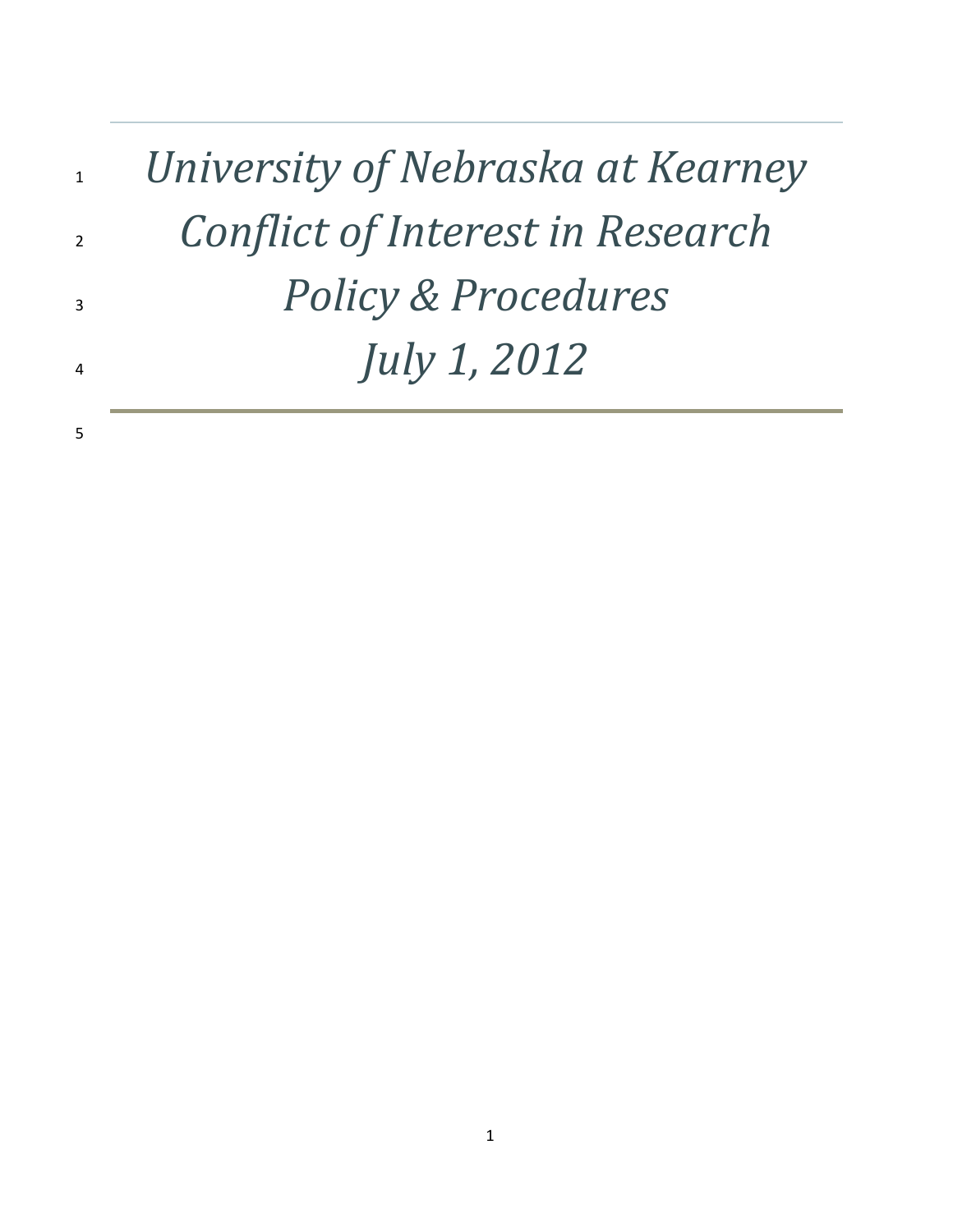#### $\mathbf{1}$ **TABLE OF CONTENTS**

| $\overline{2}$ | $\mathbf{L}$ |              |                                                                                        |
|----------------|--------------|--------------|----------------------------------------------------------------------------------------|
| 3              | II.          |              |                                                                                        |
| 4              |              |              |                                                                                        |
| 5              |              |              |                                                                                        |
| 6<br>7         |              | А.           | Procedures for Identifying and Managing Institutional Conflicts of Interest and Equity |
| 8<br>9         |              | В.           | Procedures for Identifying and Managing Institutional Conflicts of Interest and Equity |
| 10             |              | C.           |                                                                                        |
| 11             |              |              |                                                                                        |
| 12             |              | А.           |                                                                                        |
| 13             |              | В.           |                                                                                        |
| 14             |              | $C_{\cdot}$  |                                                                                        |
| 15             |              | D.           |                                                                                        |
| 16             |              | Ε.           |                                                                                        |
| 17             |              | F.           |                                                                                        |
| 18             |              | G.           |                                                                                        |
| 19             |              | Η.           |                                                                                        |
| 20             |              | $\mathsf{L}$ |                                                                                        |
| 21             |              | J.           |                                                                                        |
| 22             |              |              |                                                                                        |
| 23             |              |              |                                                                                        |
| 24             |              |              |                                                                                        |
| 25             |              |              |                                                                                        |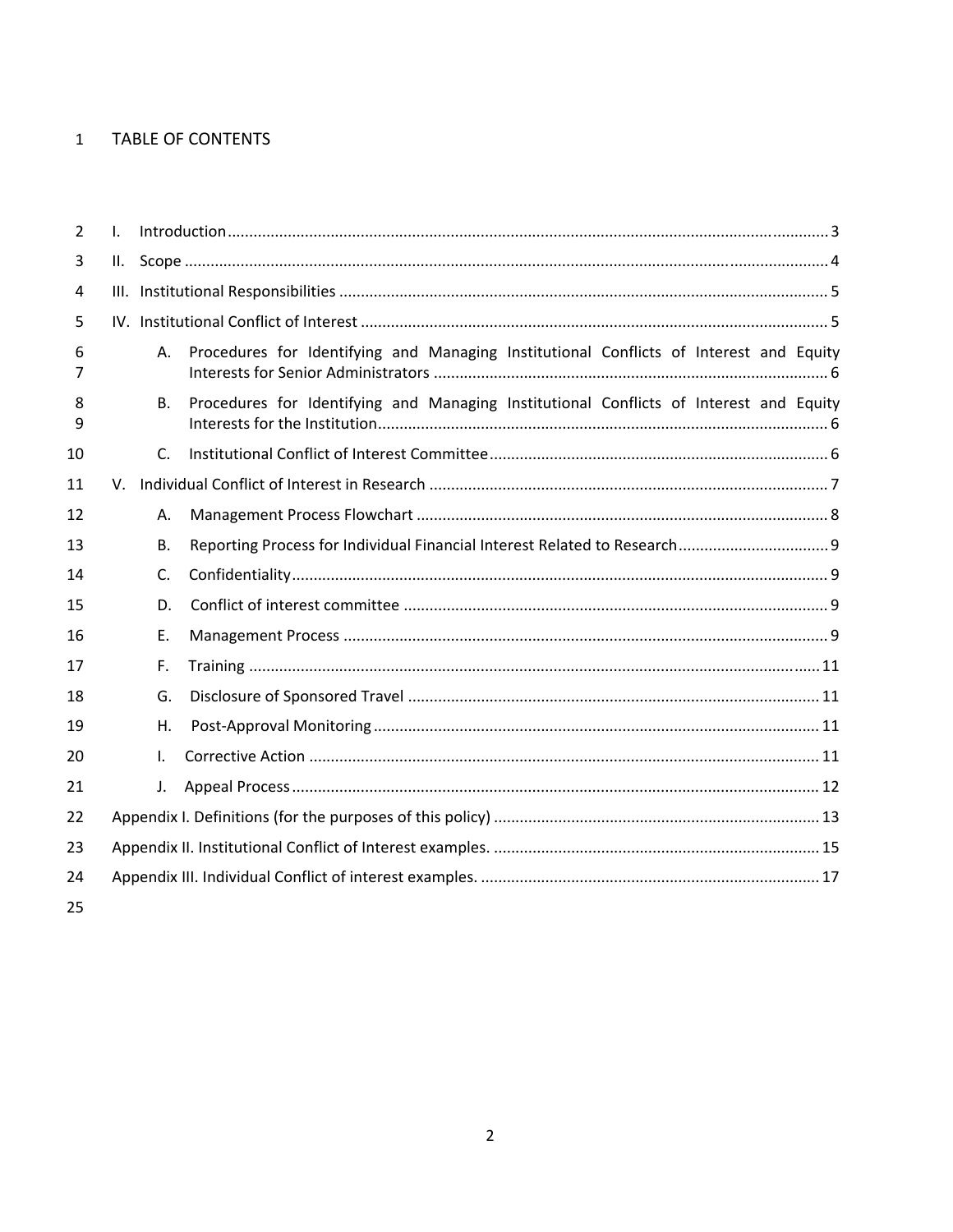### *I.* **Introduction**

 As an institution, the University of Nebraska at Kearney (UNK) is committed to maintaining research integrity and academic freedom. Research objectivity, study participant rights and the freedom to publish are central issues in research related conflicts of interest. Typically, a conflict of interest is defined as a situation that may bias a decision. A conflict of interest arises when a University employee member has an opportunity to influence UNK's business or research decisions for personal gain. The general subject of conflict of interest is addressed in Section 3.8 of the Bylaws of the Board of Regents as follows:

 *3.8 Conflict of Interest. No employee of the University shall engage in any activity that in any way conflicts with duties and responsibilities at the University of Nebraska. The Board of Regents has adopted Regents Policy 3.2.8 and authorized the implementation of related policies and directives to properly avoid, disclose and manage potential conflicts of interest.*

 In addition to Section 3.8 of the Bylaws, Nebraska statutes relating to conflict of interest and nepotism apply to all employees of the University, including the provisions of §49‐14,101 of the Revised 15 Statutes of Nebraska<sup>1</sup>. Furthermore, federal funding agencies require that the University establish safeguards to prevent employees or consultants from using their positions for purposes which are 17 motivated by (or even give appearance of) a drive for private financial gain.  $^2$ 

 The Bylaws of the Board of Regents and Regents' Policy 3.2.8 require that each University of 19 Nebraska campus implement a policy that ensures that broad University-wide principles are followed. These principles include:

- 21 1. Prospects of financial gain must not unduly influence faculty and the University with regard to commercially imminent, product oriented research programs versus fulfilling the University's objectives of educating students, advancing basic knowledge and serving Nebraskans through the development and application of knowledge that enables them to develop better lives, stronger communities and genuine economic opportunity.
- 26 2. The University must avoid situations where the possibilities for personal gain for the Covered Person may be judged to be so significant that it is unreasonable to expect the Covered Person 28 to exercise the objectivity necessary for public trust in the University and the rigor of its research.
- 3. Research agreements should encourage the free exchange of ideas and the sharing of research results regardless of the sponsoring entity. However, some publication restrictions may be required to protect proprietary information or intellectual property.
- 4. To the extent practicable and consistent with applicable law, the University must be appropriately compensated for private, commercial use of the public property under its stewardship.

 No public employee shall use that person's office or any confidential information received through the holding of a public office to obtain financial gain, other than compensation provided by law, for himself or herself, a member of his or her immediate family or a business with which the individual is associated ..." and no "public employee shall use personnel, resources, property, or funds under that individual's official care and control, other than in accordance with prescribed constitutional, statutory, and regulatory procedures, or use such items, other than compensation provided by law, for personal financial gain ."

 Including *Public Health Service* and *National Science Foundation* regulations and guidelines (42 CFR Part 50, Subpart F and 45 CFR Part 94.1), *Department of Education* regulations (34 CFR Part 75.524, 34 CFR Part 75.525 and CFR Part 74.42), and FDA regulations (21 CFR Part 54).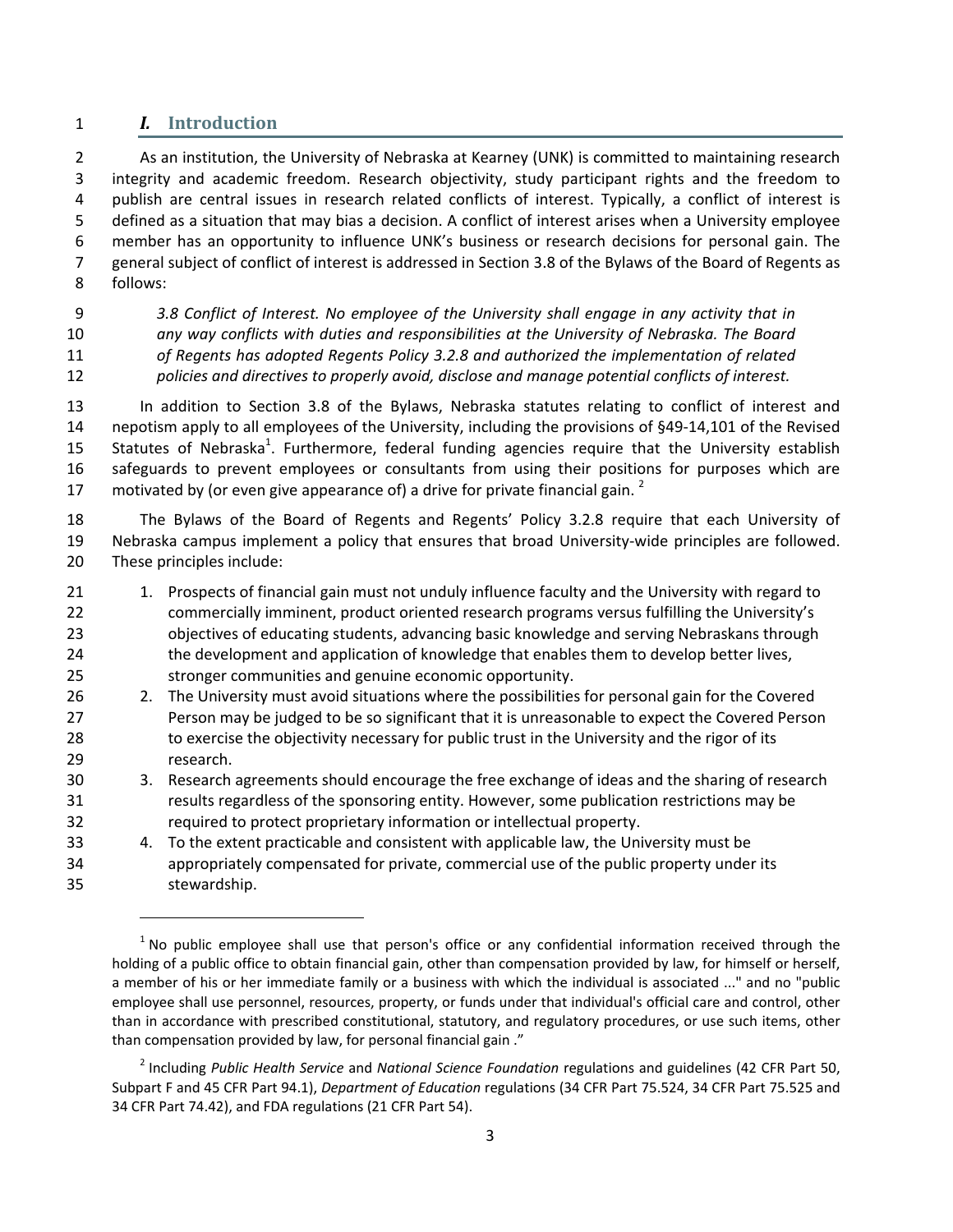UNK has developed the following policy to guide faculty, staff and students in structuring their relationships with outside entities in order to comply with the federal and state requirements. This policy applies to all covered persons defined as:

 1. University administrative officers and employees, specifically including any University employees with delegated signature, purchasing or contracting authority on behalf of the University; 2. University employees engaged in outside employment or other activities specified in this policy (technology transfer/use of University facilities or equipment) that may create a conflict of Interest; and 3. Sponsored Research investigators, including University employees, faculty, staff and support personnel (managerial/professional and office/service positions), volunteers, trainees, students, contractors and other persons under the direct control of the UNK, whether paid by the UNK or not, who participate in Sponsored Research as defined in Section 6 of Board of Regents policy 3.2.8.

#### *II.* **Scope**

16 This policy is intended to supplement Regents Policy 3.2.8 and address relevant federal policies<sup>3</sup> that regulate activities that may result in conflict of interest in research. In addition, this policy details the procedures for identifying conflict of interest, the reporting process, and best practices. Conflicts of interest referred to in this policy are defined in Appendix I of this policy and generally include situations in which a covered person's direct or indirect personal financial interests may compromise, or have the appearance of compromising, the covered person's professional judgment or behavior in carrying out his or her obligations to the University of Nebraska. Indirect personal financial interests of a covered person that may be obtained through third parties such as a covered person's immediate family, partners receiving benefits through the University's Employee Plus One program, business relationships, fiduciary relationships, or investments are also subject to this policy. The immediate family of a covered individual is defined as the spouse, child, parent, brother, sister, grandchild, or grandparent, by blood, marriage, or adoption.

29 Other Board of Regents policies that apply to the conflict of interest in addition to the Section 3.8 of 30 the BOR policies include the provisions of §49-14,101.01 of the Revised Statues of Nebraska<sup>4</sup> on conflict

 Section 3.4.5 and 3.8 of the *Bylaws of the Board of Regents of the University of Nebraska,* Nebraska Conflict of Interest Statutes, *Neb. Rev. Stat. §49‐1493 et. seq.,* Board of Regents Conflict of Interest Policy, RP‐3.2.8, US Public Health Service (42 CFR Part 50, Subpart F and 45 CFR Part 94.1), Food and Drug Administration (21 CFR 54), National Science Foundation (Grant Policy Manual 05‐131 § 510), US Department of Education (34 CFR 75.524, 34 CFR 75.525 and 34 CFR 74.42) and other relevant federal policies.

 "A public official or public employee shall not use or authorize the use of his or her public office or any confidential information received through the holding of a public office to obtain financial gain, other than compensation provided by law, for himself or herself, a member of his or her immediate family, or a business with which the individual is associated." and " A public official or public employee shall not use or authorize the use of personnel, resources, property, or funds under his or her official care and control other than in accordance with prescribed constitutional, statutory, and regulatory procedures or use such items, other than compensation provided by law, for personal financial gain."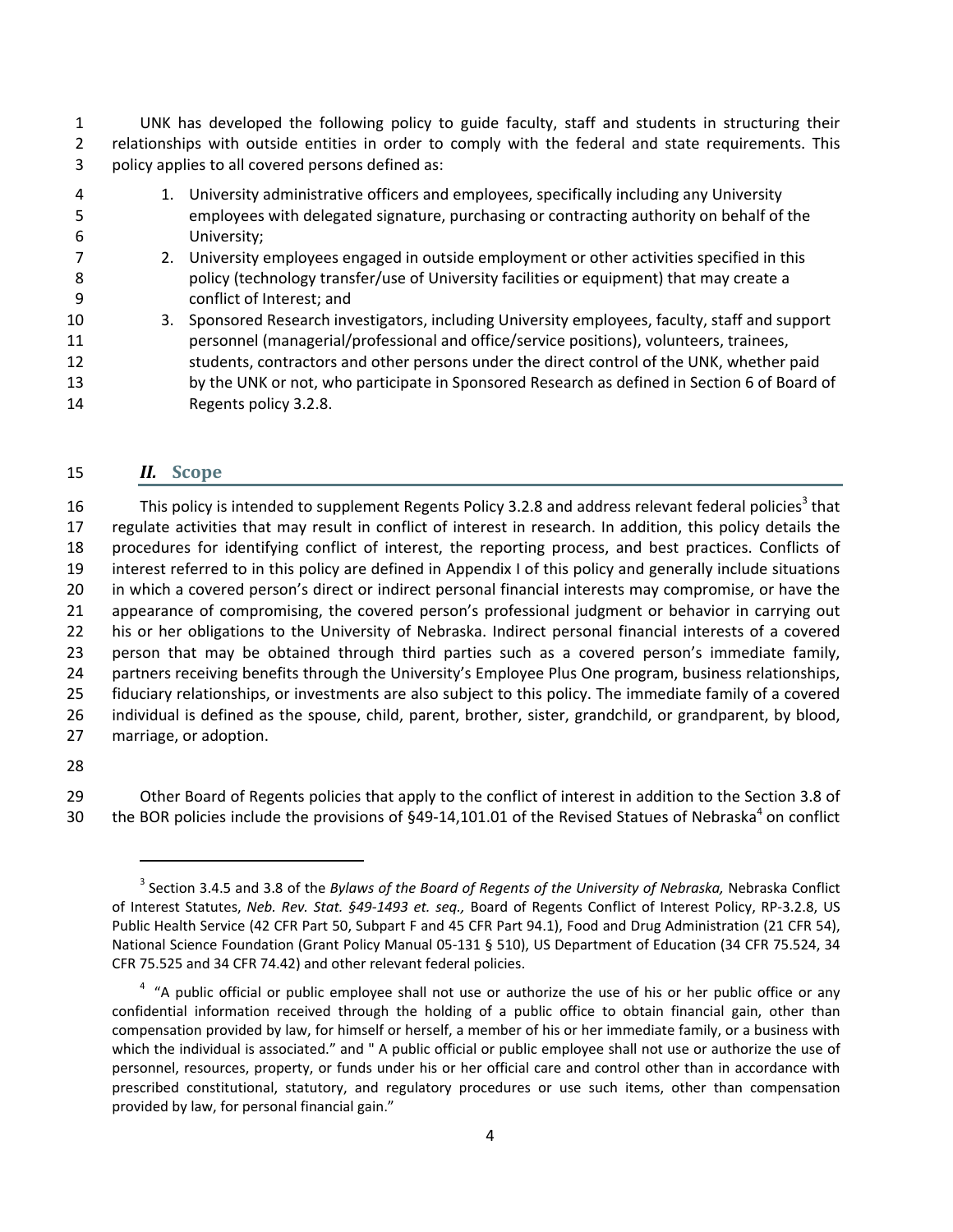of interest in employment, Board Policy 6.2.1.12 on conflict of interest in procurement of University Goods and Services, and BOR Bylaws 3.4.5 pertaining to conflict of commitment.

# *III.* **Institutional Responsibilities**

 According to Regents Policy 3.2.8, the Chancellor shall be responsible for overseeing the campus reporting process and submitting the campus processes and procedures to the President for review and approval. The procedures for disclosure must, at a minimum, include the following: 1. Annual disclosures by covered persons engaged in sponsored research activity. 2. A description of the process for developing, implementing, and overseeing conflict management plans, including a detailed process for managing and/or eliminating potential conflicts of interest. 3. A description of procedures for ensuring coordination among all University organizations with a 12 role in oversight of conflicts. 13 4. A description of the process by which a covered person may address concerns regarding a conflict of interest situation or the management thereof. 5. A description of how: a. Disclosures will be reviewed and retained b. The number of conflicts of interest (i.e. Intellectual Property Rights, Sponsor IP/Publication Rights, Outside Employment, and Outside Ownership/Revenue) in each college, will be reported to the President annually; c. Responsible campus officials are to review and manage potential conflicts of interest; 21 d. The campus will provide related training and advice about conflict of interest issues; e. The campus will review and validate their program on a regular basis; 23 f. The campus will make its implementation procedures for this policy available publicly; and g. The institution will enforce this policy and provide sanctions when necessary. The UNK Human Resources Office, Office of Academic Affairs, and Office of Graduate Studies & Research are responsible for providing guidance and interpretation of the conflict of interest policy and training to UNK administrators, faculty, staff and students. These offices are also responsible for 29 reporting a conflict of interest to the sponsor or federal agency as required<sup>5</sup>. If additional review and input are warranted, the matter may be forwarded to the Conflict of Interest Committee. The Conflict of Interest Committee is responsible for the development and/or approval of management plans

 pertaining to conflicts of interest on the UNK campus. The conflict of interest management plan will be reviewed by the conflict of interest committee no less than every five years.

 The Associate Vice Chancellor for Academic Affairs is responsible for reporting conflicts of interest to the National Institutes of Health and National Science Foundation. The Senior Advisor to the Chancellor for Executive Affairs is responsible for providing and annual report on conflicts of interest to the Board of Regents.

 National Science Foundation regulations and guidelines (42 CFR Part 50, Subpart F and 45 CFR Part 94.1), Department of Education regulations (34 CFR Part 75.524, 34 CFR Part 75.525 and 34 CFR Part 74.42), and FDA regulations (21 CFR Part 54)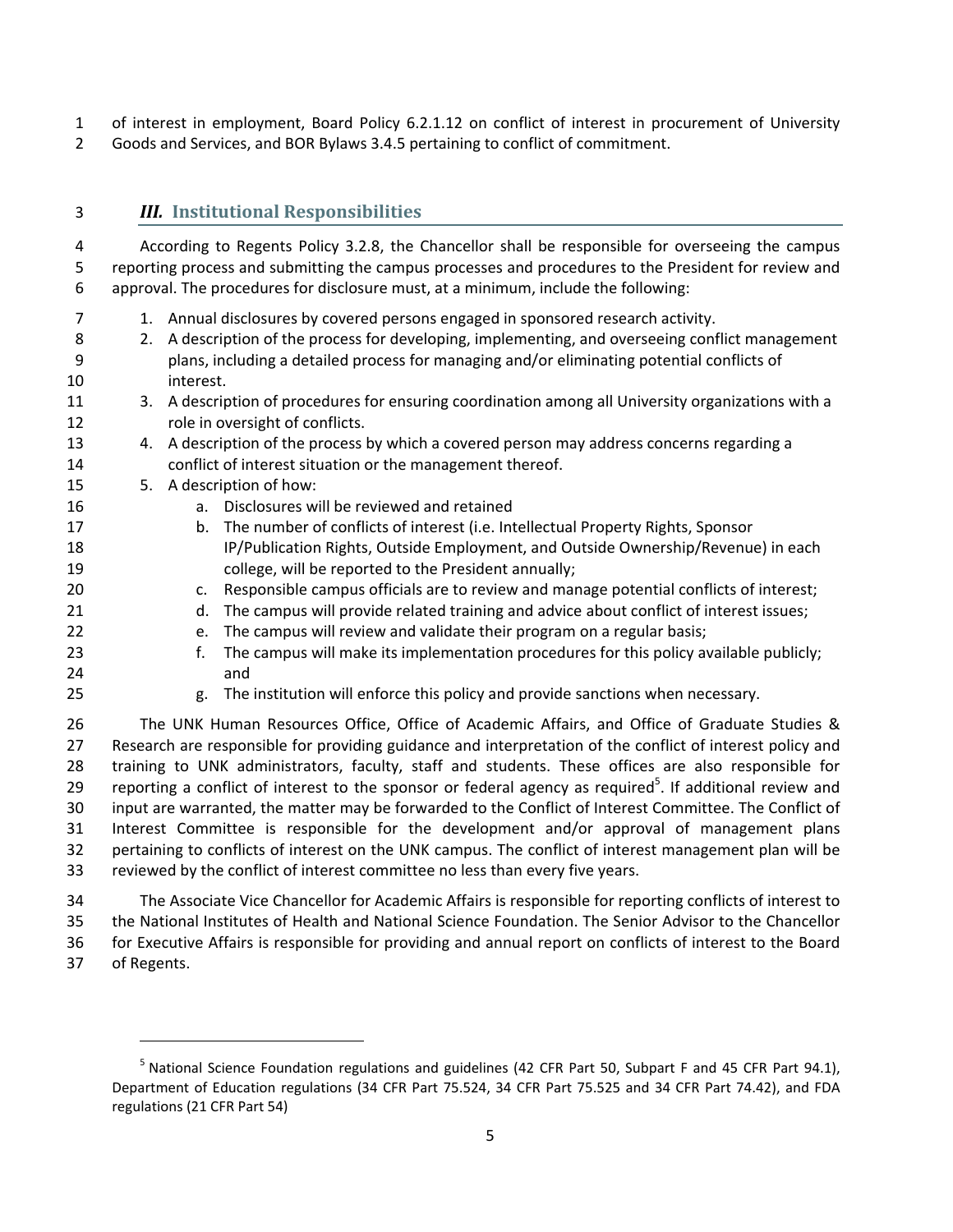### *IV.* **Institutional Conflict of Interest**

 Institutional conflicts of interest may involve any University activity carried out in the pursuit of the University's mission. Of particular concern are conflicts that arise in the conduct of research involving human subjects, but any activity in which the judgment of those involved becomes affected by University financial relationships may lead to a violation of this Policy.

 **A. Procedures for Identifying and Managing Institutional Conflicts of Interest and Equity Interests for Senior Administrators**

 A conflict of interest may arise when a Senior Administrator, from the level of the Vice Chancellor 9 and higher, or his or her family<sup>6</sup> has a financial interest that impairs or appears to impair the Senior Administrator's judgment. Specific examples of these situations and the recommended management procedures are contained in Appendix II. Section 1.10.1 of the *Bylaws of the Board of Regents* requires University of Nebraska employees to conform to the following guidelines. University of Nebraska employees shall make certain that no outside activities interfere with the discharge of University obligations.

 To satisfy these requirements, all senior administrators must disclose their financial interests to the Nebraska Accountability and Disclosure Commission. The Vice President and General Counsel are responsible for oversight and management of the outside interests and activities of senior administrators. If a senior administrator has a financial interest that relates to the conduct of research, the Vice President and General Counsel coordinate management with the appropriate campus institutional conflict of interest committee.

 **B. Procedures for Identifying and Managing Institutional Conflicts of Interest and Equity Interests for the Institution**

 An institutional conflict may arise when an institution's own financial interests (e.g., royalties, equity, stockholdings, and gifts) pose risks of undue influence on decisions involving the institution's research. The University of Nebraska shall make certain that no financial interests interfere with the discharge of University obligations. The Vice President and General Counsel in coordination with the institutional conflict of interest committee are responsible for oversight and management of the institution's financial interests.

#### **C. Conflict of Interest Committee**

 The purpose of the Conflict of Interest Committee (CIC) is to review conflicts of interest and approve plans to manage the institutional and individual conflicts of interest The CIC is a standing committee selected by the Associate Vice Chancellor for Academic Affairs. The committee is composed of deans or their designees, representative of the faculty and staff senates, and the members of the CIC Executive Committee. The CIC Executive Committee is composed of the Senior Advisor to the Chancellor for Executive Affairs, the Associate Vice‐Chancellor for Academic Affairs, the Assistant Vice Chancellor for Business & Finance, the Assistant to the Senior Vice chancellor for Academic Affairs and Student Life, the Internal Auditor, the Director of Human Resources, and the Director of the Office of Sponsored

 Board of Regents Policy 3.2.8 defines family as a spouse, child, parent, brother, sister, grandchild, or grandparent, by blood, marriage, or adoption. This policy also includes partners receiving benefits through the University's Employee Plus One program.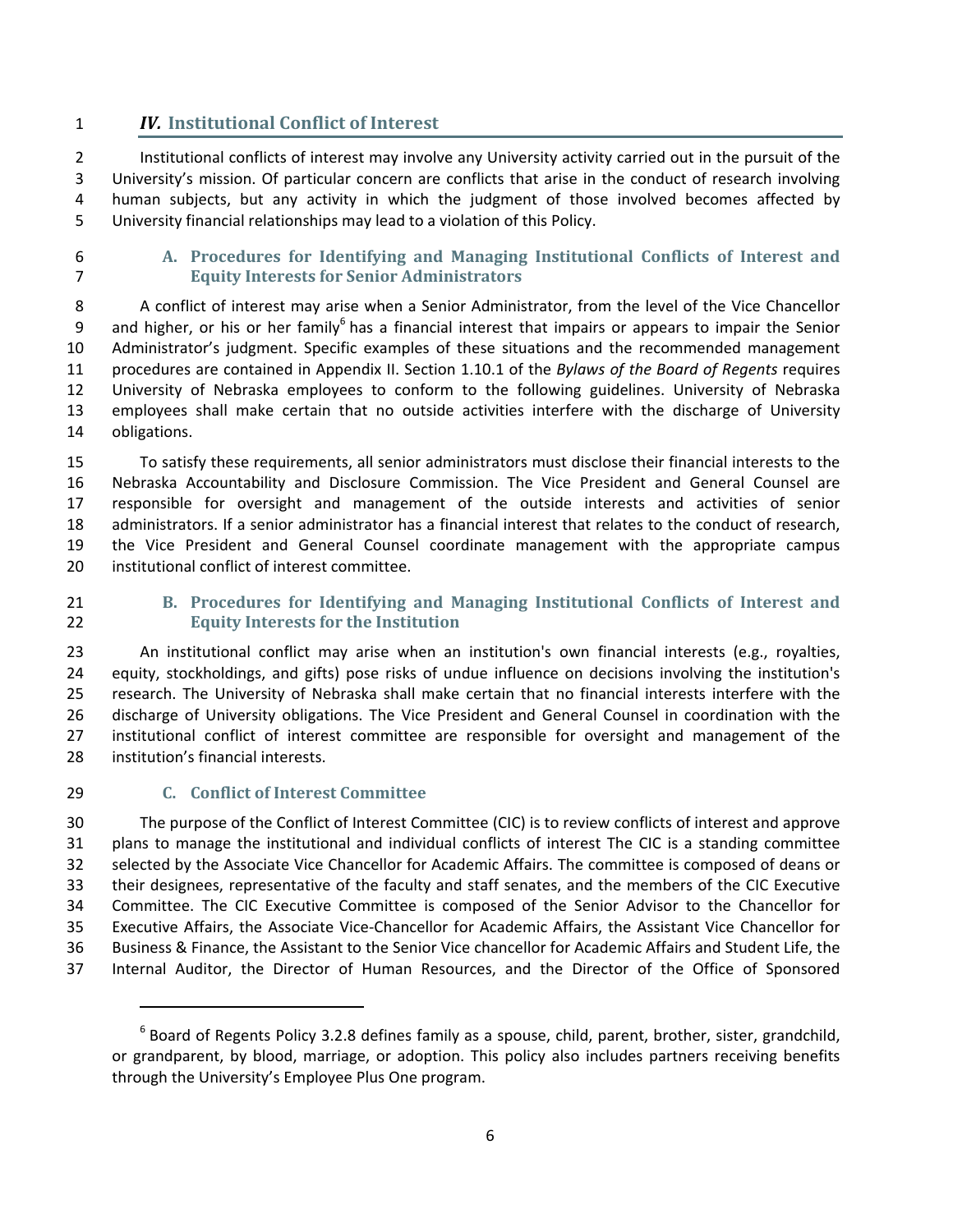Programs (or their designees). The Associate Vice Chancellor for Academic Affairs will chair the CIC. The 2 disclosing individual's department head/chair (and/or direct supervisor), dean and center director (if applicable) may be invited to be participate in conflict of interest committee meetings to review the disclosed conflict of interest.

### *V.* **Individual Conflict of Interest in Research**

 The administrative process that pertains to conflicts of interest in research contains four basic steps: Disclosure, Review, Management (where indicated), and Reporting (where indicated). This process is outlined in the flowchart shown in Section A below. Please note that before the University will accept a 9 sponsored award,<sup>7</sup> interest reporting forms must be completed by all key personnel. Interest Reporting Forms will undergo a programmatic review to determine whether a real, perceived, or potential conflict of interest in research exists. Should such a conflict exist, a management plan must be established and approved by the Conflict of Interest Committee. In addition, information regarding the presence of conflicts of interest pertaining to all subawardees must be reviewed prior to accepting an award. Examples of conflicts of interest and the recommended management strategies are listed in Appendix III.

 $<sup>7</sup>$  Note: PHS regulations indicate that key personnel must make a disclosure to the appropriate institutional</sup> representatives at the time of submitting an application for PHS funding. If award is funded, the institutional representative must submit a financial conflict of interest report (if applicable) to the PHS agency prior to the expenditure of funds.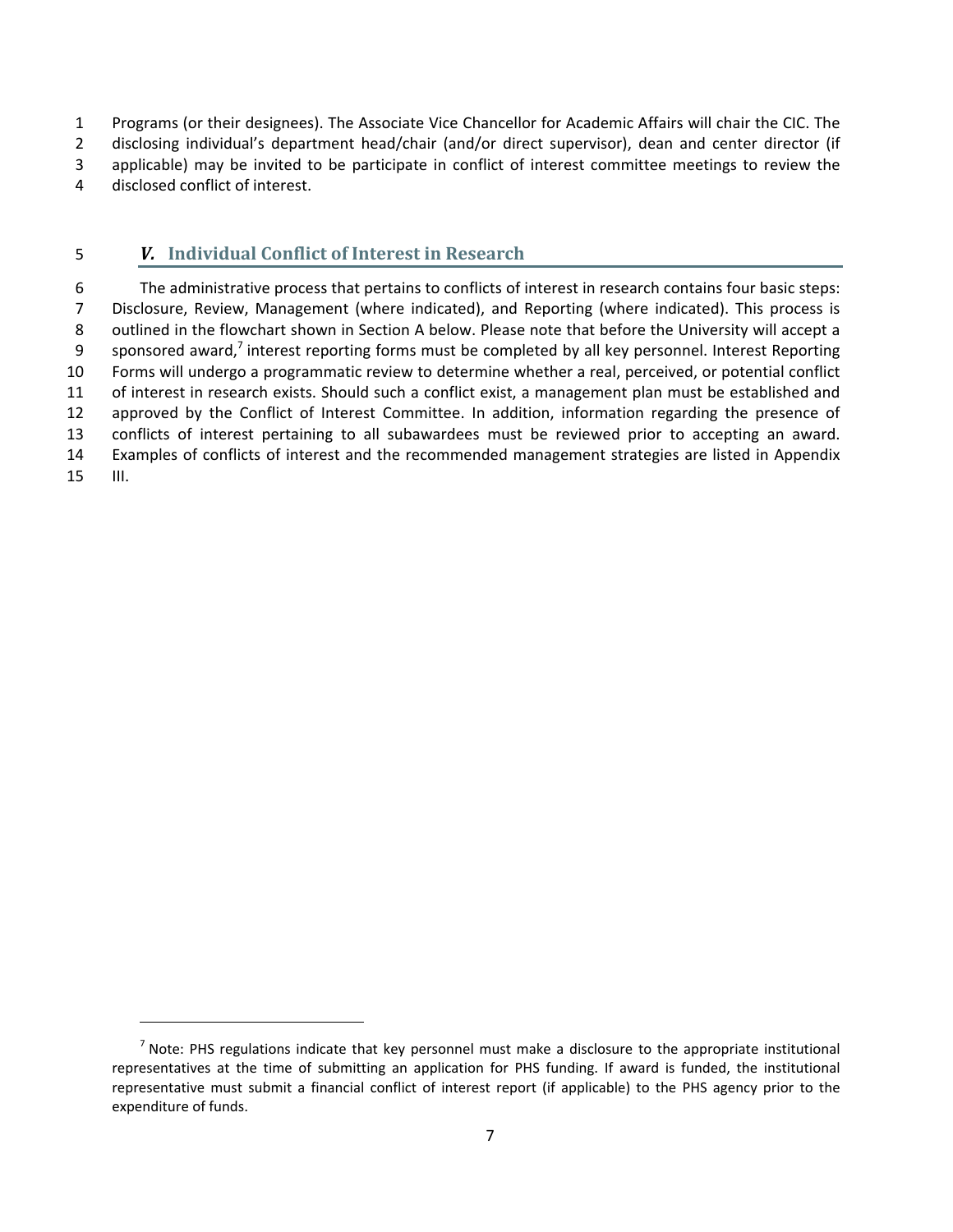#### **A. Management Process Flowchart**

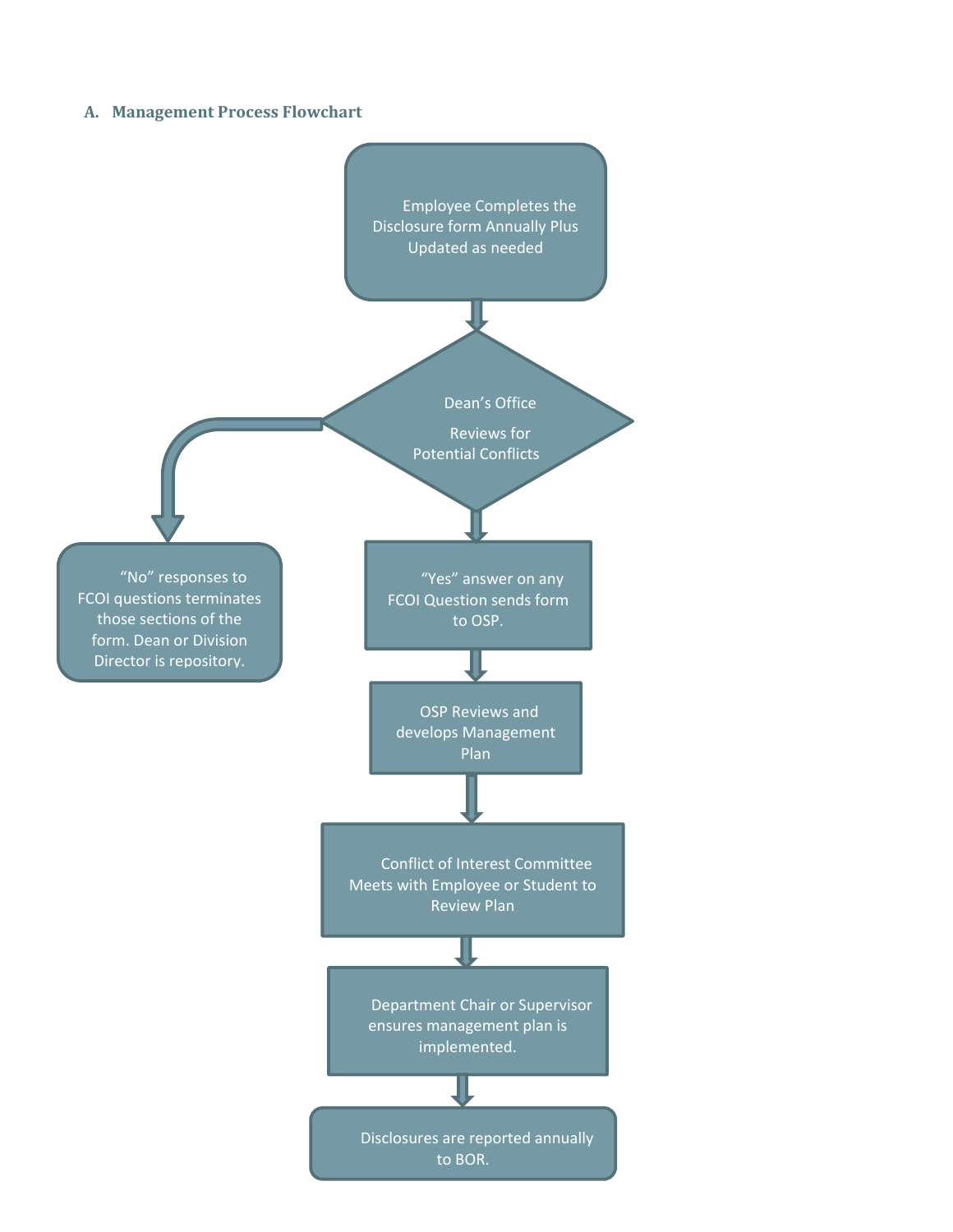### **B. Reporting Process for Individual Financial Interest Related to Research**

### 1. Annual Reporting

3 A UNK Interest Reporting Form<sup>8</sup> must be completed annually through an on-line survey. This must be completed by September 30 each year. (A delayed deadline will be used in FY 2013 to allow phase in). All covered persons as defined in this policy must complete the disclosure survey.

### 6 2. Changes to the Interest Reporting Form

 Any changes to the information provided annually must be submitted within 30 days of the change. Changes include, but are not limited to:

- Creation of a new startup company
- 10 Sponsorship of a research project by a new outside entity
- 11 Changes in the amount of personal financial remuneration received from outside entities, e.g. additional consulting
- **Engagement in or changes in an existing unremunerated service role or position, e.g. serving on** a Board of Directors of a non‐profit corporation
- 15 Submission of an SBIR or STTR application
- 16 Reimbursed or sponsored travel

### **C. Confidentiality**

18 It is extremely important to guard the privacy of all of those disclosing conflict of interests. Therefore, all information is kept with restricted access. Information will be kept for seven years 20 following the end of the research activity presenting the conflict of interest.

#### **D. Conflict of Interest Committee**

 The purpose of the Conflict of Interest Committee (CIC) is to review conflicts of interest and approve 23 plans to manage the institutional and individual conflicts of interest The CIC is a standing committee selected by the Associate Vice Chancellor for Academic Affairs. The committee is composed of deans or their designees, representative of the faculty and staff senates, and the members of the CIC Executive Committee. The CIC Executive Committee is composed of the Senior Advisor to the Chancellor for Executive Affairs, the Associate Vice‐Chancellor for Academic Affairs, the Assistant Vice Chancellor for Business & Finance, the Assistant to the Senior Vice chancellor for Academic Affairs and Student Life, the Internal Auditor, the Director of Human Resources, and the Director of the Office of Sponsored Programs (or their designees). The Associate Vice Chancellor for Academic Affairs will chair the CIC. The disclosing individual's department head/chair (and/or direct supervisor), dean and center director (if applicable) may be invited to be participate in conflict of interest committee meetings to review the disclosed conflict of interest.

 The CIC meetings are presided over by the chair. A management plan for the conflict of interest is voted on by the committee with a simple majority of the voting membership constituting a quorum required to conduct committee business.

To satisfy the disclosure requirements of the Board of Regents Conflict of Interest Policy, RP-3.2.8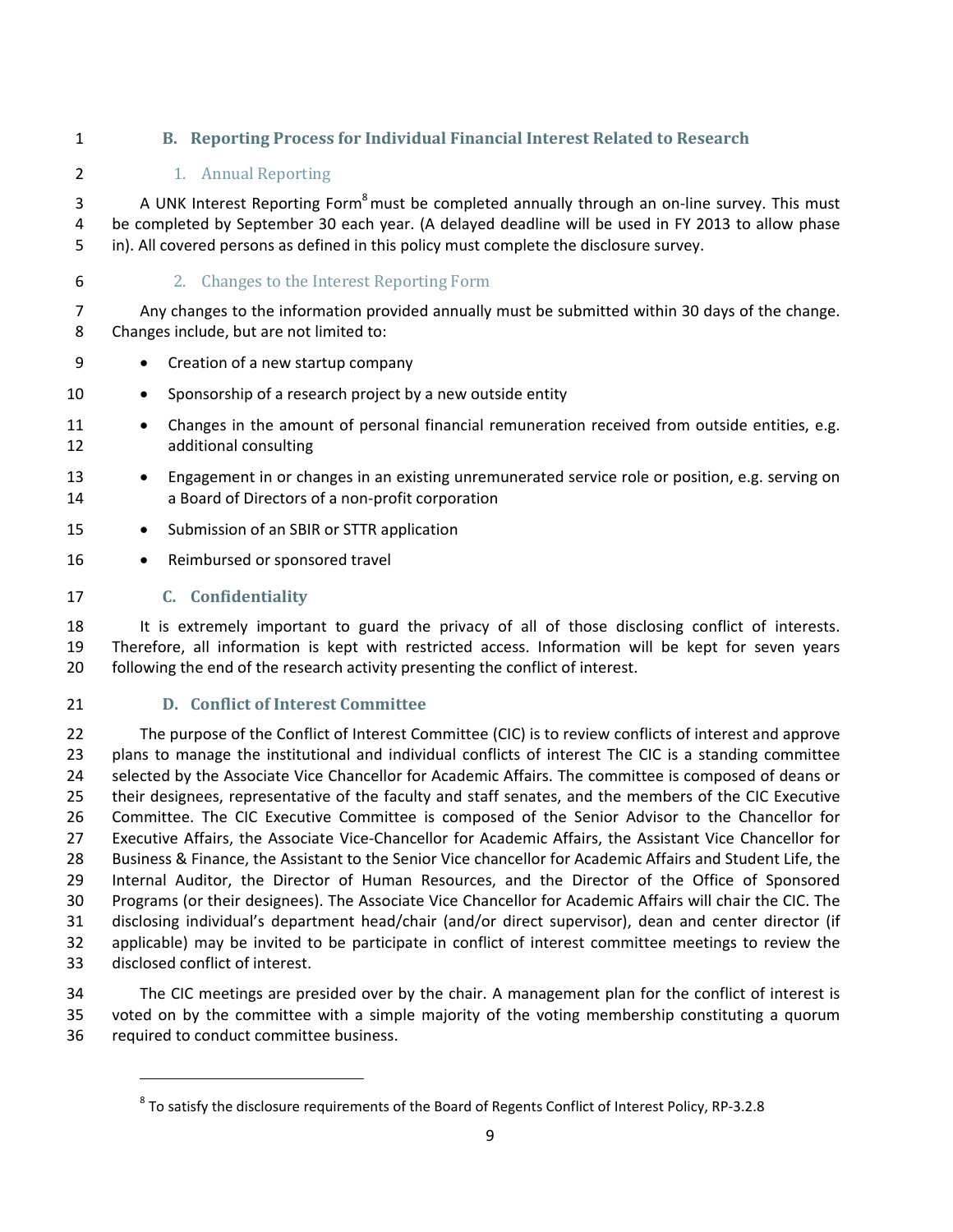### **E. Management of Disclosed Conflicts of Interest**

 Management plans are the typical vehicle for managing most conflict of interest situations. The Sponsored Programs staff and the CIC will work with the faculty, staff, or student and the appropriate administrator to develop a draft management plan.

- The entire disclosure and management process is listed below.
- 1. The faculty, staff member or student completes an online Disclosure of Interest survey.
- 2. The dean or director evaluates each Disclosure of Interest, consulting with individuals and 8 offices involved as necessary, and forwards real or perceived conflicts in research to the Office of Sponsored Programs (as indicated by "yes" responses to any of the questions). Sponsored Programs reviews the disclosure and recommends a management plan to the chair of the CIC.
- 3. If no management plan is necessary, the chair of the CIC notifies the person who submitted the disclosure. [The disclosure will be included in a report that is submitted to the Board of Regents].
- 4. If a management plan is necessary, the Sponsored Programs staff will draft a management plan. The CIC Executive will meet with the faculty, staff member, or student and their immediate supervisor, department head/chair, and/or dean/director as appropriate to review and approve the management plan. A management plan may include elements such as:
- 18 Disclosure of the conflict of interest in all presentations and publications, written notification to the research sponsor, and in the informed consent to human research participants
- 21 Independent monitoring of the research or other academic project (Scientific Advisory Board)
- Eliminate potential bias through means such as modifying the scope of the project, and/or setting timetables for delivery of the product
- Designate a colleague or department chair with no conflict of interest relationship to the **research to serve as an academic co**-advisor or lead investigator
- 27 Divest the financial interest giving rise to the conflict
- 28 Sever relationships that are the source of the conflict of interest
- **Remove contract terms that create the conflict of interest in research (e.g., where payment** depends upon the outcome of the research)
- After careful consideration, disqualify an individual from participation in the project *(Only in rare instances will the committee determine that no management plan can manage, reduce, or eliminate the conflict of interest adequately.)*
- 5. The chair of the CIC reports that the management plan has been established to the University of Nebraska Board of Regents and federal funding agencies, as required.

 Once a management plan has been approved by the committee, everyone involved in the research project will be advised of the existing conflict of interest and to anticipate potential issues (e.g., forming student thesis committees, arrange an independent review of thesis projects by the graduate chair or co‐advisors). Research participants will also be informed that the graduate chair, department head,

dean and/or the Sponsored Programs staff are available for consultation at any time.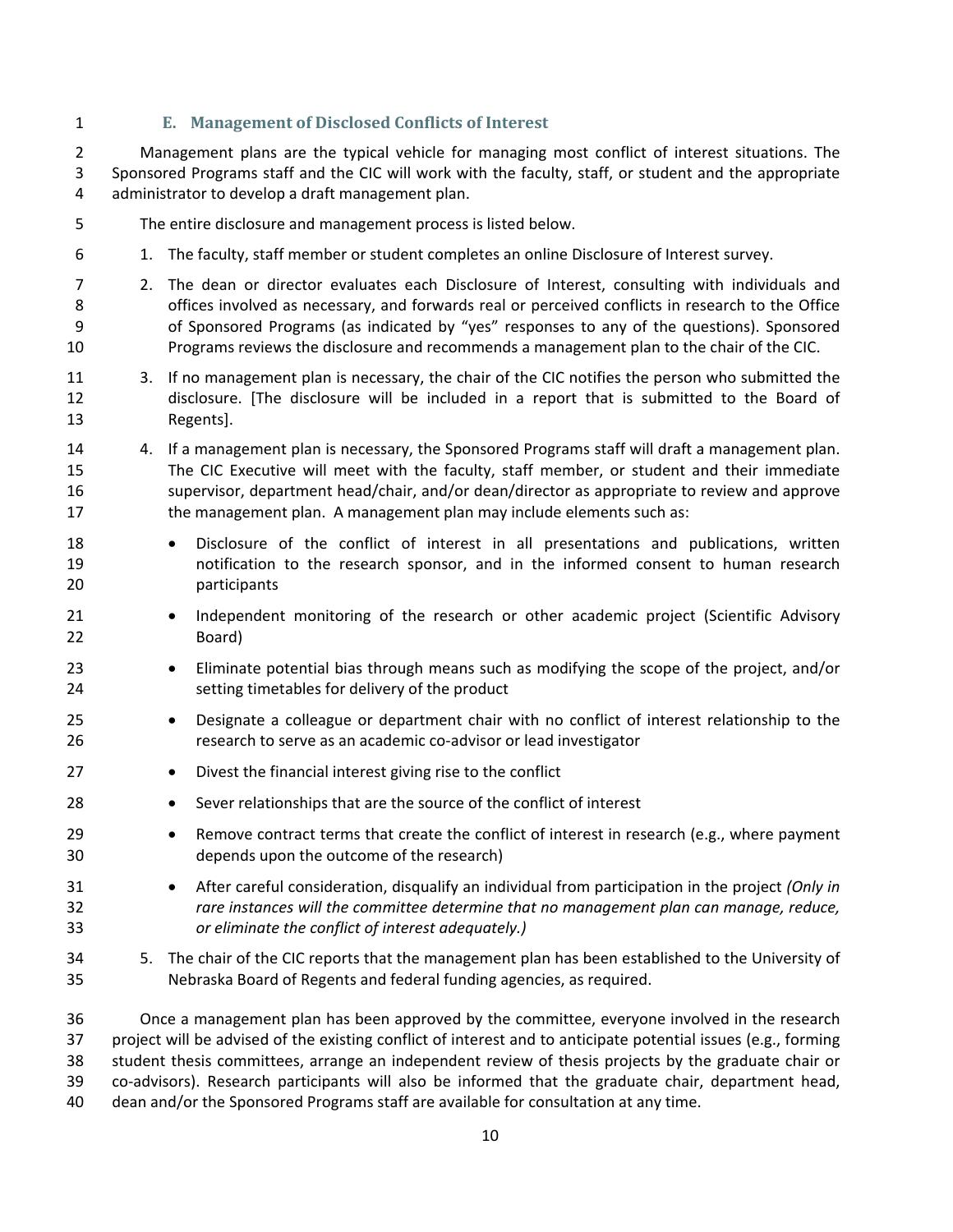### **F. Training**

 Public Health Service (PHS) rules require that conflict of interest training occur prior to engaging in research and every 4 years following the initial training for all researchers applying for PHS funding. In addition, training may be required when there is a change in institutional policies, an investigator joins UNK or there is a case of noncompliance. UNK's Office of Graduate Studies & Research, in collaboration with the Internal Auditor and Human Resources, will be responsible for providing training opportunities for UNK employees, students, and others involved in research.

# **G. Disclosure of Sponsored Travel**

 Public Health Service (PHS) rules require increased transparency for reimbursement of travel expenses. Investigators now must disclose reimbursed or sponsored travel related to the investigator's institutional responsibilities. Travel that is reimbursed or sponsored by federal, state, or local government agencies, institutions of higher education, academic teaching hospitals, medical centers, or research institutes affiliated with an institution of higher education does not have to be disclosed. Reimbursed or sponsored travel will be disclosed through the interest reporting form online as described in Section VII. B. Reporting Process for individual financial interest related to research above.

### **H. Post‐Approval Monitoring**

 An appropriate management plan must be in place before the University will accept any sponsored award in which a financial or management conflict is judged to exist. Post‐approval monitoring processes may be put into place and can include updates to the Interest Reporting Form, academic co‐ advisor reviews of student progress, and visits to the laboratory, research center, office, or place of 21 business of the faculty, staff member or student. Any post-approval monitoring requirements will be included in the approved management plan.

 All disclosure forms will be retained by the appropriate dean or director's office. Management plans and minutes from the CIC meetings will be retained by the Associate Vice Chancellor for Academic Affairs for seven years following the end of the research activity. This information is confidential and available only to pertinent personnel (e.g., the conflict of interest committee, institutional official, and 27 Vice-Chancellor for Research and Economic Development).

### **I. Corrective Action**

 Failure of the faculty, staff or students to disclose a conflict of interest, comply with the conflict of interest policy or failure to comply with the management plan will be referred to the Associate Vice Chancellor for Academic Affairs, the conflict of interest committee and the department head/chair for 32 non-compliance review. Failure to comply will also be reported to the awarding agency and corrective action may affect the award process. The University may also decline or withhold funding in all cases in which the investigator does not comply with the established conflict of interest management plan. Other consequences may include a letter of reprimand or the removal of an investigator from an ongoing project and corrective action may result up to and including termination of employment.

 For PHS research and any other sponsor with reporting requirements, the Associate Vice Chancellor for Academic Affairs will notify the relevant agency when the Conflict of Interest Committee has determined that a noncompliance issue exists<sup>9</sup>.

 *42 CFR §50 Subpart F, 34 CFR §74.51*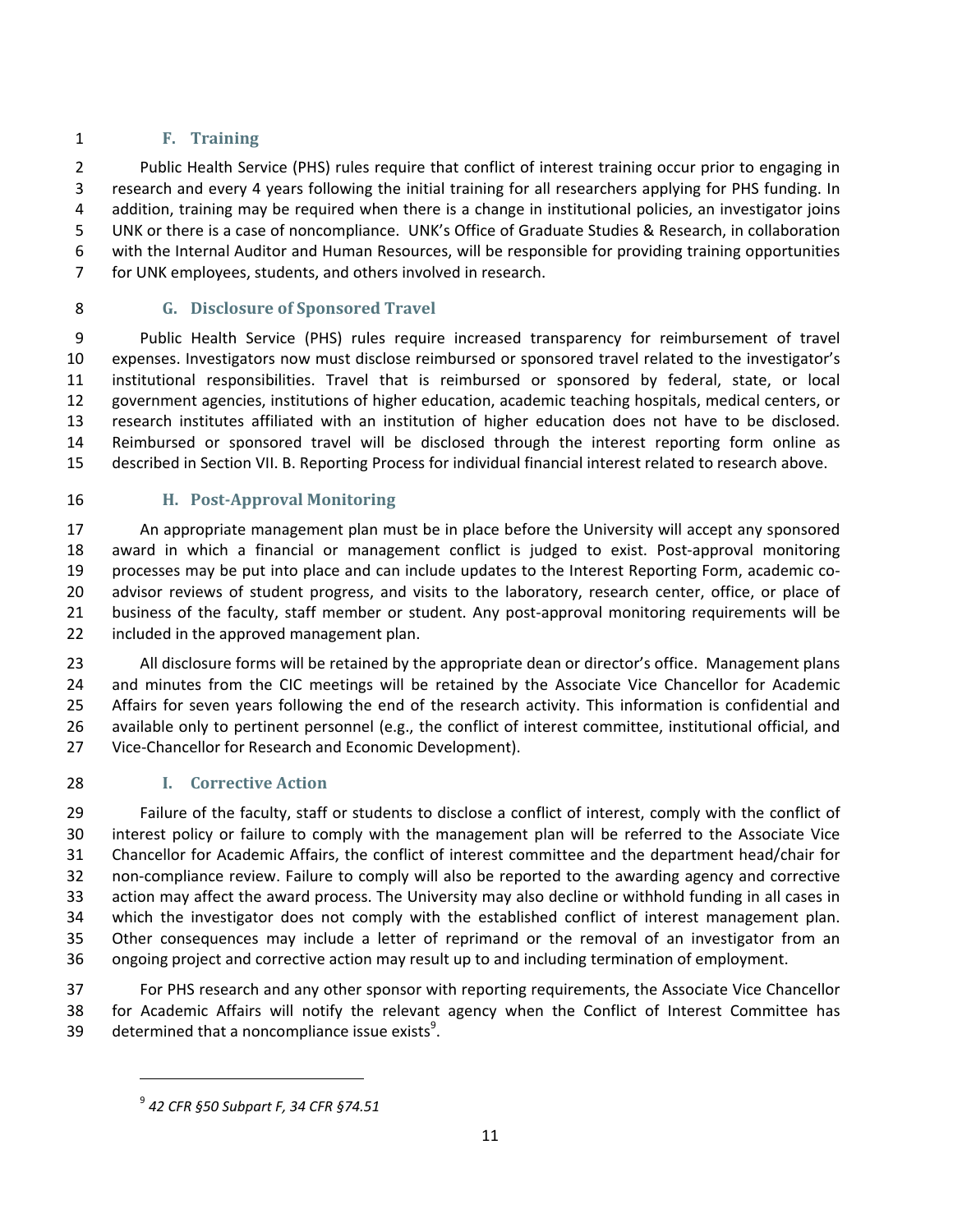PHS also requires each institution to conduct a retrospective review in those cases of non‐ compliance with the regulation but it is not required to report the review to the PHS Awarding Component. The Institution will be required to notify the PHS Awarding Component promptly and submit a report to the PHS Awarding Component only in cases where bias is found. The report will address the impact of the bias on the research project and the actions the Institution has taken, or will take, to eliminate or mitigate the effect of the bias.

### **J. Appeal Process**

8 A decision by the Conflict of Interest Committee may be appealed to the Sr. Vice Chancellor for Academic Affairs within 30 days of the date that the committee notifies the faculty, staff or student of the committee's decision.

 The Sr. Vice Chancellor will determine whether the committee's decision will stand, or whether the management plan or decision should be sent back to the CIC for revision. The Sr. Vice Chancellor must notify the chair of the CIC and the appellant of his decision within 60 days of receiving the appeal.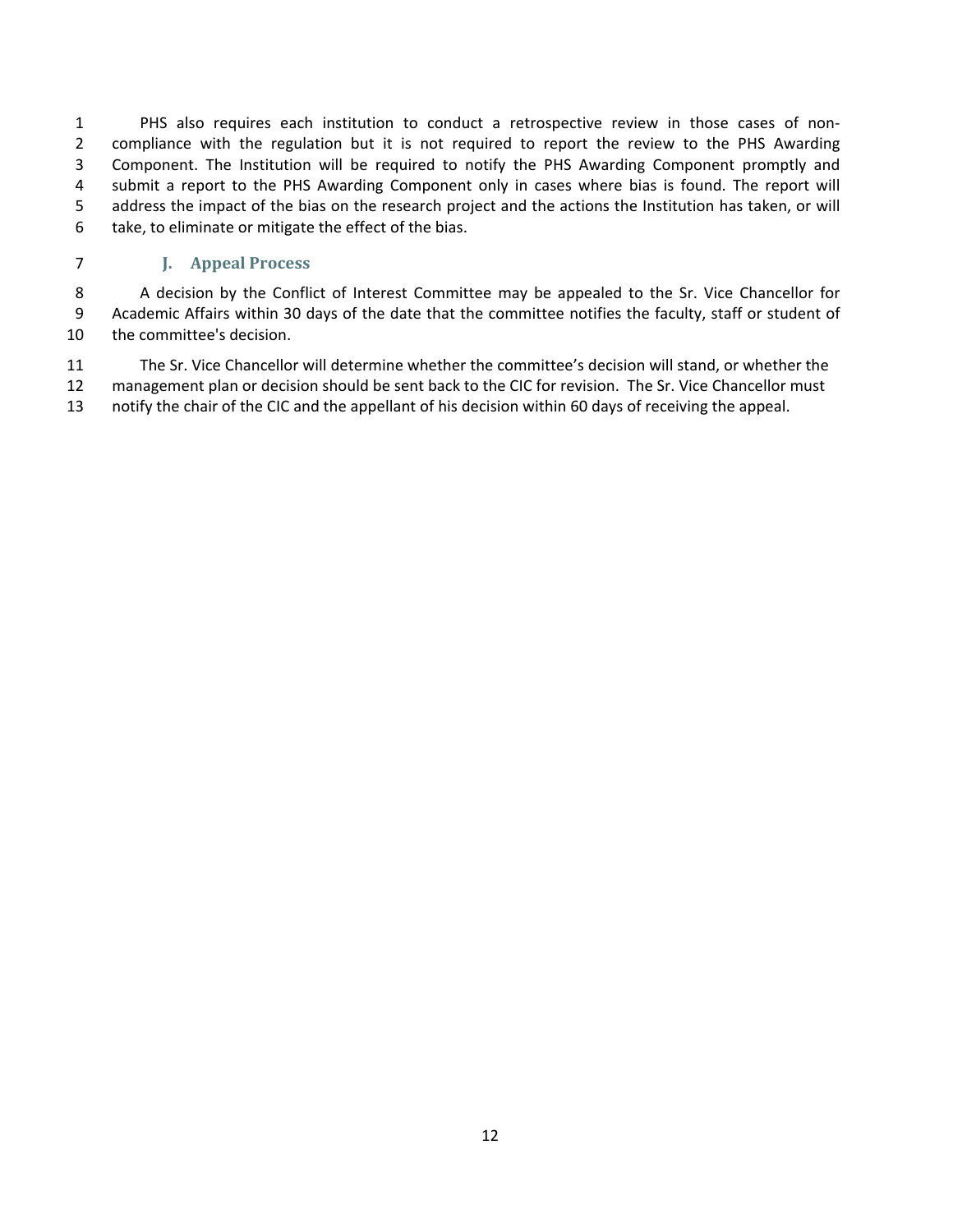# **Appendix I. Definitions (for the purposes of this policy)**

- *A. Compensated Professional/Commercial Activity (Outside Activity)* includes *outside consulting, refers* 3 to paid service as a technical or professional adviser or practitioner. It is the use of one's professional 4 capabilities to further the agenda of a third party for personal financial gain, whether one is on the *payroll of the organization, working as an independent contractor, or serving as director or manager.*
- B. *Conflict of Commitment* occurs when the time devoted to external activities adversely affects a faculty member's capacity to meet University responsibilities.
- C. *Conflicts of Interest* are situations where a *Covered Person's* direct or indirect personal financial interests may compromise, or have the appearance of compromising, the *Covered Person's* professional judgment or behavior in carrying out his or her obligations to the University of Nebraska. This includes indirect personal financial interests of a *Covered Person* that may be obtained through third parties such as a Covered Person's *Immediate Family*, business relationships, fiduciary relationships, or investments.
- D. *Covered Person* means:
- 1) University administrative officers and employees, specifically including any University employees with delegated signature, purchasing or contracting authority on behalf of the University;
- 2) University employees and faculty engaged in outside employment or other activities specified in this policy (technology transfer/use of University facilities or equipment) that may create a *Conflict of Interest*; and
- 3) Sponsored Research investigators, including University employees, faculty, staff and support personnel (managerial/professional and office/service positions), volunteers, trainees, students, contractors and other persons under the direct control of the University of Nebraska, whether paid by the University of Nebraska or not, who participate in *Sponsored Research* as defined in Section 6 of the Board of Regents policy 3.2.8.
- *E. Disclosure of Financial Conflict of Interest* means a covered person's disclosure of significant financial interests to the University.
- F. *Equity interest* includes any stock, stock option, or other ownership interest, as determined through reference to public prices or other reasonable measures of fair market value.
- G. *Financial Interest* means anything of monetary value, whether or not the value is readily ascertainable.
- H. *Key Personnel* means those who are responsible for the design, conduct, or reporting of research, this may include collaborators or consultants.
- I. *Significant Financial Interest* means a financial interest consisting of one or more of the following interests of the covered person or their immediate family that reasonably appears to be a conflict of interest:
- 1) With regard to any publicly traded entity, the value of any remuneration received from the entity in the twelve months preceding the disclosure and the value of any equity interest in the entity as of the date of disclosure, when aggregated, exceeds \$5,000;
- 40 2) With regard to any non-publicly traded entity, the value of any remuneration received from the entity in the twelve months preceding the disclosure, when aggregated, exceeds \$5,000, or when the covered person or their immediate family holds any equity interest (*e.g.,* stock, stock option, or other ownership interest);
- 3) Intellectual property rights and interests (e.g., patents, copyrights).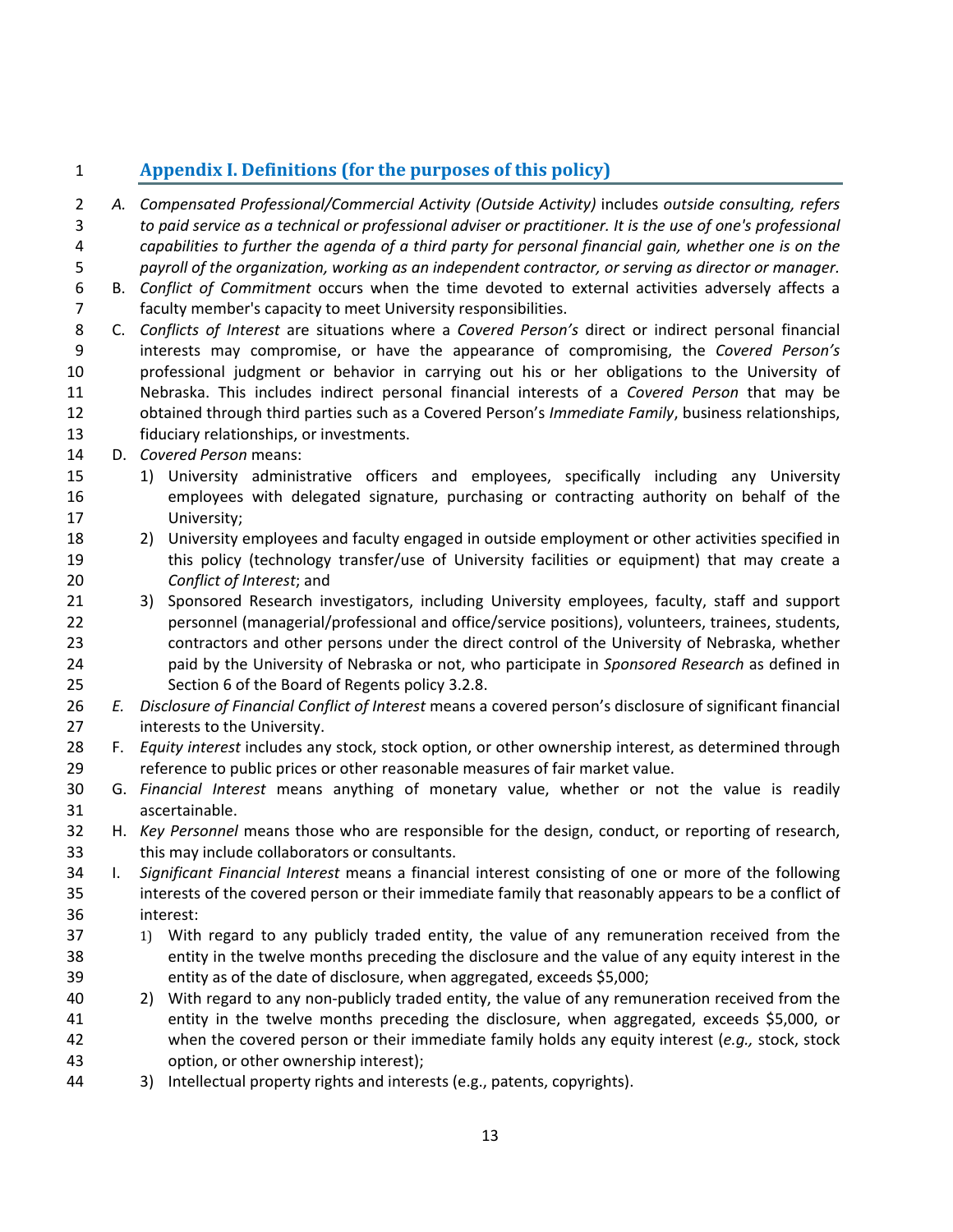- J. *Immediate Family* shall mean an individual who is the spouse, child, parent, brother, sister, grandchild, or grandparent, by blood, marriage, or adoption of the *Covered Person.*
- K. *An Institutional Conflict of Interest* may occur when the University or a *Covered Person* in a senior administrative position has a financial interest in a commercial entity that itself has an interest in a University research project, including potential conflicts with equity/ownership interests or royalty arrangements.
- L. *Non‐compensated Professional Activities* are those outside activities that extend and enhance the normal institutional responsibilities of teaching, research, and service to serving public institutions, educational organizations, and professional societies for the faculty or staff member.
- M. *Remuneration* includes salary and any payment for services not otherwise identified as salary (e.g., consulting fees, honoraria, paid authorship); equity interest includes any stock, stock option, or other ownership interest, as determined through reference to public prices or other reasonable measures of fair market value.
- N. *Senior Administrators* are University administrative officers and employees, specifically including any University employees with delegated signature, purchasing or contracting authority on behalf of the University.
- O. *Sponsored travel* includes travel expenses paid on behalf of the investigator and not reimbursed to
- the investigator so that the exact monetary value may not be readily available.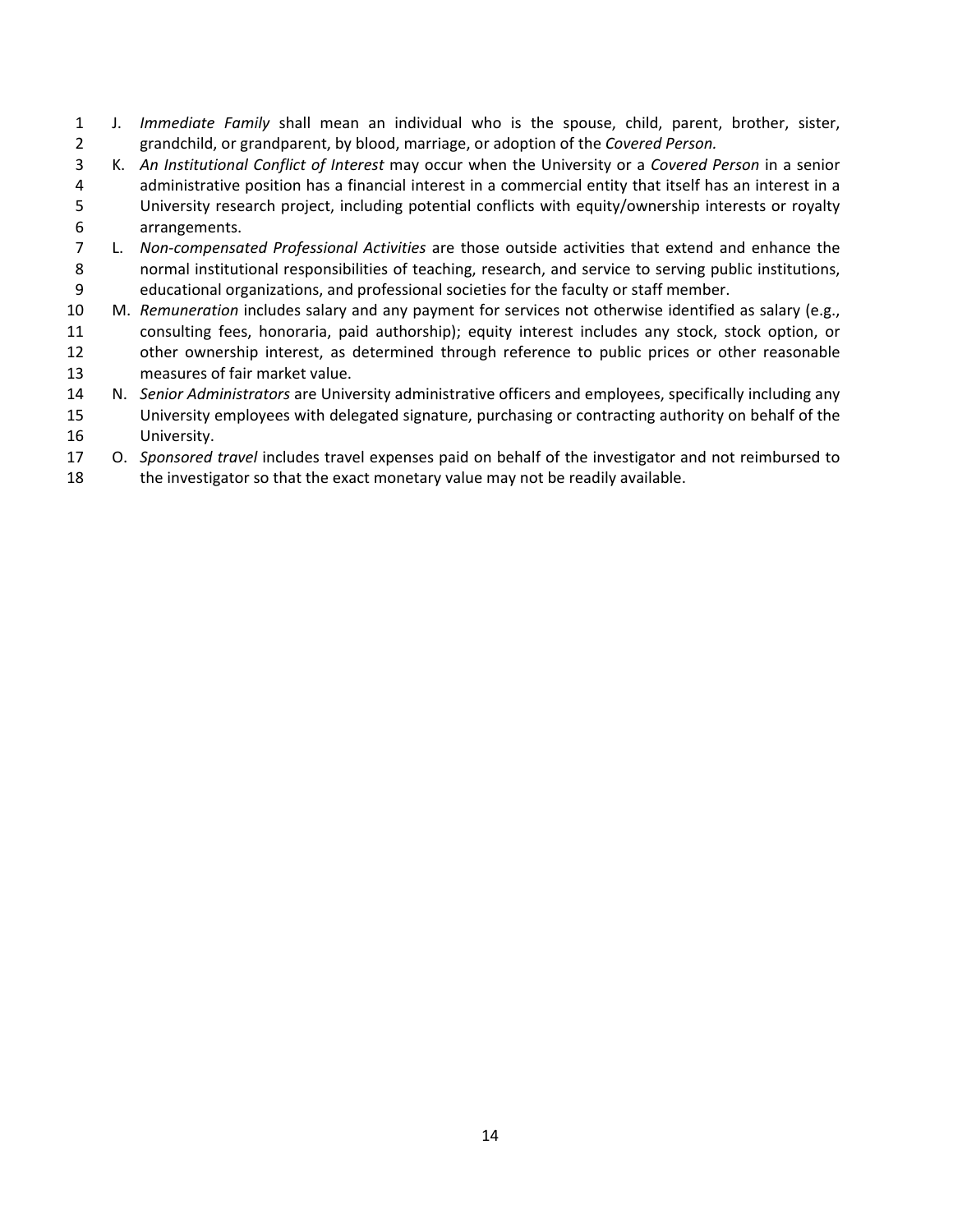# **Appendix II. Institutional Conflict of Interest can result from a variety of situations ‐ the following table represents some common situations along with the recommended management.**

| <b>Institutional Conflict of Interest</b>                                                                                                                                                                                                                                                                                                                                                                                                 |                                                                                                                                                                                                                                                                                                                                                                                                                                                                                                                    |  |  |
|-------------------------------------------------------------------------------------------------------------------------------------------------------------------------------------------------------------------------------------------------------------------------------------------------------------------------------------------------------------------------------------------------------------------------------------------|--------------------------------------------------------------------------------------------------------------------------------------------------------------------------------------------------------------------------------------------------------------------------------------------------------------------------------------------------------------------------------------------------------------------------------------------------------------------------------------------------------------------|--|--|
| University having financial holdings in a company<br>Issue I.a:<br>sponsoring research at the University<br>Conflict: Administrator(s) may be conflicted about:<br>Allowing researchers to publish potentially damaging<br>(a)<br>research findings without regard for the company's<br>reputation<br>$-OR -$<br>Pressuring the investigator to censor research findings that<br>(b)<br>might damage the sponsoring company               | <b>Recommendation:</b><br>Establish separate reporting structure for the management<br>$\bullet$<br>of the University's equity holdings and its research affairs<br>Maintain and update annually:<br>$\bullet$<br>University equity holdings<br>$\circ$<br>Companies that hold option or licensing rights<br>$\circ$<br>Corporate donors<br>$\Omega$                                                                                                                                                               |  |  |
| Issue I.b: Senior administrators having equity or ownership interest<br>in a company sponsoring research at the university<br>Conflict:<br>Administrator(s) may be conflicted between their:<br>Personal financial holdings<br>(a)<br>$- AND -$<br>Institutional Responsibilities: making decisions that have<br>(b)<br>institution-wide impact and are made on behalf of the<br>University without regard to their own financial benefit | <b>Recommendation:</b><br>Disclose all financial interests<br>Compensation (e.g., consulting fees or honoraria);<br>$\circ$<br><b>Equity interests</b><br>$\circ$<br>Intellectual property rights<br>$\circ$<br>All disclosures must be reviewed by the institutional<br>conflict of interest committee<br>Any administrators with a financial interest in a company<br>$\bullet$<br>sponsoring research at the University, must recuse<br>themselves from decision making processes involving these<br>companies. |  |  |
| Issue I.c: Senior administrators holding a management position in a<br>company sponsoring research at the university<br>Conflict:<br>Administrator(s) may be conflicted between their:<br>Personal financial holdings<br>(a)<br>$- AND -$<br>Institutional Responsibilities: making decisions that have<br>(b)<br>institution-wide impact and are made on behalf of the<br>University without regard to their own financial benefit       | Disclose all financial interests<br>$\bullet$<br>Compensation (e.g., consulting fees or honoraria);<br>$\circ$<br><b>Equity interests</b><br>$\circ$<br>Intellectual property rights<br>$\circ$<br>All disclosures must be reviewed by the institutional<br>conflict of interest committee<br>Any administrators with a financial interest in a company<br>$\bullet$<br>sponsoring research at the University must recuse<br>themselves from decision making processes involving these<br>companies.               |  |  |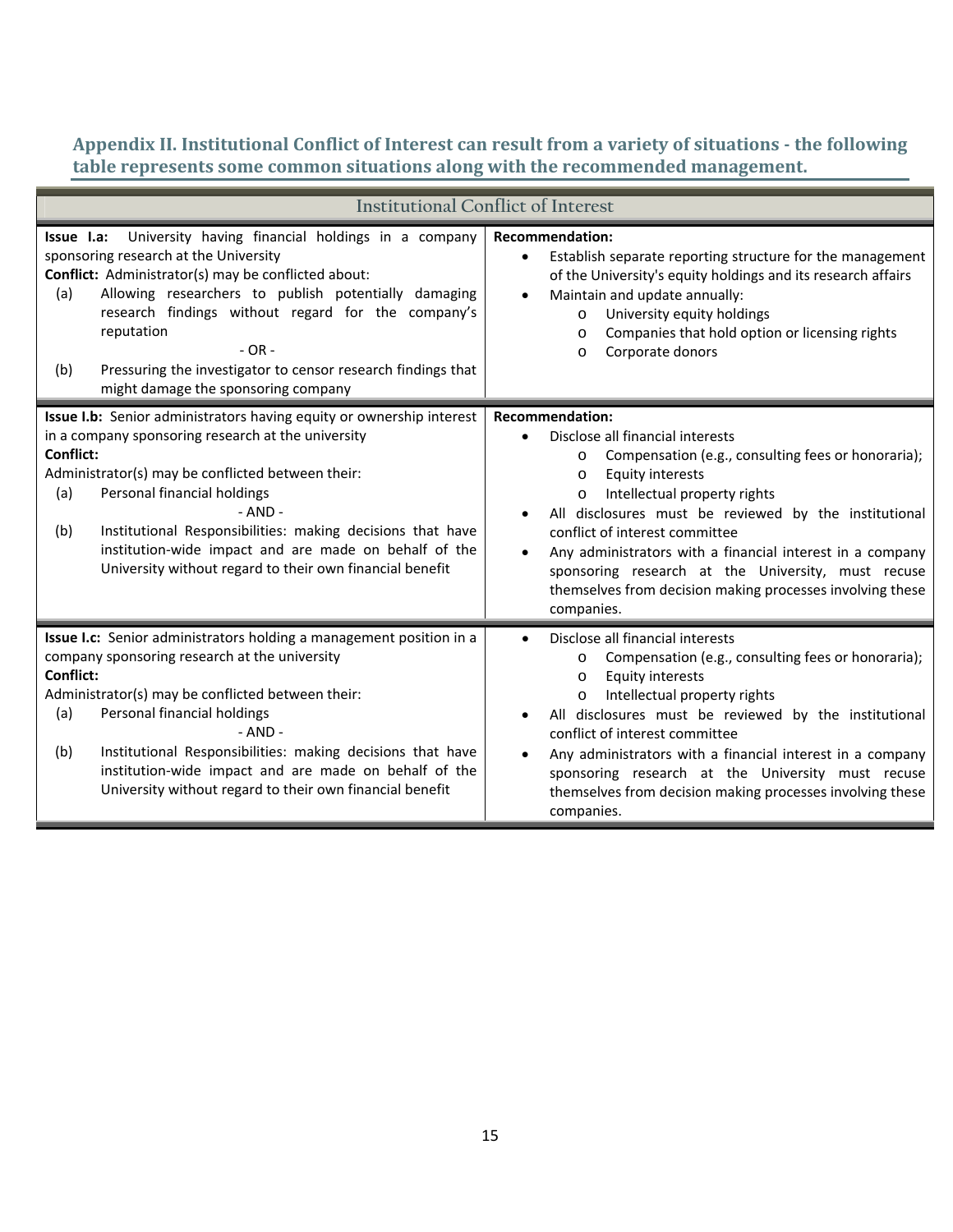| Institutional Conflict of Interest involving Clinical Trials                                                                                                                                                                                                                                                                                                                                                                                                             |                                                                                                                                                                                                                                                                                                                                                                                                                                                                                                      |  |  |
|--------------------------------------------------------------------------------------------------------------------------------------------------------------------------------------------------------------------------------------------------------------------------------------------------------------------------------------------------------------------------------------------------------------------------------------------------------------------------|------------------------------------------------------------------------------------------------------------------------------------------------------------------------------------------------------------------------------------------------------------------------------------------------------------------------------------------------------------------------------------------------------------------------------------------------------------------------------------------------------|--|--|
| Issue I.d: University financial holdings in a company involved in a<br>clinical trial at the University<br>Conflict: Administrator(s) may be conflicted about:<br>Allowing researchers to publish potentially damaging<br>(a)<br>research findings without regard for the company's<br>reputation<br>$-OR -$<br>Pressuring the investigator to censor research findings that<br>(b)<br>might damage the sponsoring company                                               | <b>Recommendation:</b><br>Establish separate reporting structure for the management<br>of the University's equity holdings and its research affairs<br>Maintain and update annually:<br>$\bullet$<br>University equity holdings<br>$\circ$<br>Companies that hold option or licensing rights<br>$\circ$<br>Corporate donors<br>$\circ$                                                                                                                                                               |  |  |
| Issue I.e: Senior administrators having equity or ownership interest<br>in a company involved in a clinical trial at the university<br>Conflict:<br>Administrator may be conflicted between their:<br><b>Personal Financial Holdings</b><br>(a)<br>- AND -<br>Institutional Responsibilities: making decisions that have<br>(b)<br>institution-wide impact and are made on behalf of the<br>University without regard to their own financial benefit                     | <b>Recommendation:</b><br>Disclose all financial interests<br>Compensation (e.g., consulting fees or honoraria);<br>$\circ$<br><b>Equity interests</b><br>$\circ$<br>Intellectual property rights<br>$\circ$<br>All disclosures must be reviewed by the institutional<br>conflict of interest committee<br>Any administrators with a financial interest in a company<br>sponsoring research at the University, must recuse<br>themselves from decision making processes involving these<br>companies |  |  |
| Issue I.f: Senior administrators holding a management position in a<br>company involved in a clinical trial at the university<br>Conflict:<br>Administrator may be conflicted between their:<br><b>Personal Financial Holdings</b><br>(a)<br>$- AND -$<br>Institutional Responsibilities: making decisions that have<br>(b)<br>institution-wide impact and are made on behalf of the<br>University without regard to their own financial benefit                         | Disclose all financial interests<br>$\bullet$<br>Compensation (e.g., consulting fees or honoraria);<br>$\circ$<br><b>Equity interests</b><br>$\circ$<br>Intellectual property rights<br>$\circ$<br>All disclosures must be reviewed by the institutional<br>conflict of interest committee<br>Any administrators with a financial interest in a company<br>sponsoring research at the University must recuse<br>themselves from decision making processes involving these<br>companies               |  |  |
| Issue I.g : Senior administrators being an inventor on intellectual<br>property licensed to a company involved in a clinical trial at the<br>university<br>Conflict:<br>Administrator may be conflicted between their:<br><b>Personal Financial Holdings</b><br>(a)<br>- AND -<br>Institutional Responsibilities: making decisions that have<br>(b)<br>institution-wide impact and are made on behalf of the<br>University without regard to their own financial benefit | Disclose all financial interests<br>$\bullet$<br>Compensation (e.g., consulting fees or honoraria);<br>$\circ$<br>Equity interests<br>Intellectual property rights<br>$\circ$<br>All disclosures must be reviewed by the institutional<br>conflict of interest committee<br>Any administrators with a financial interest in a company<br>sponsoring research at the University must recuse<br>themselves from decision making processes involving these<br>companies                                 |  |  |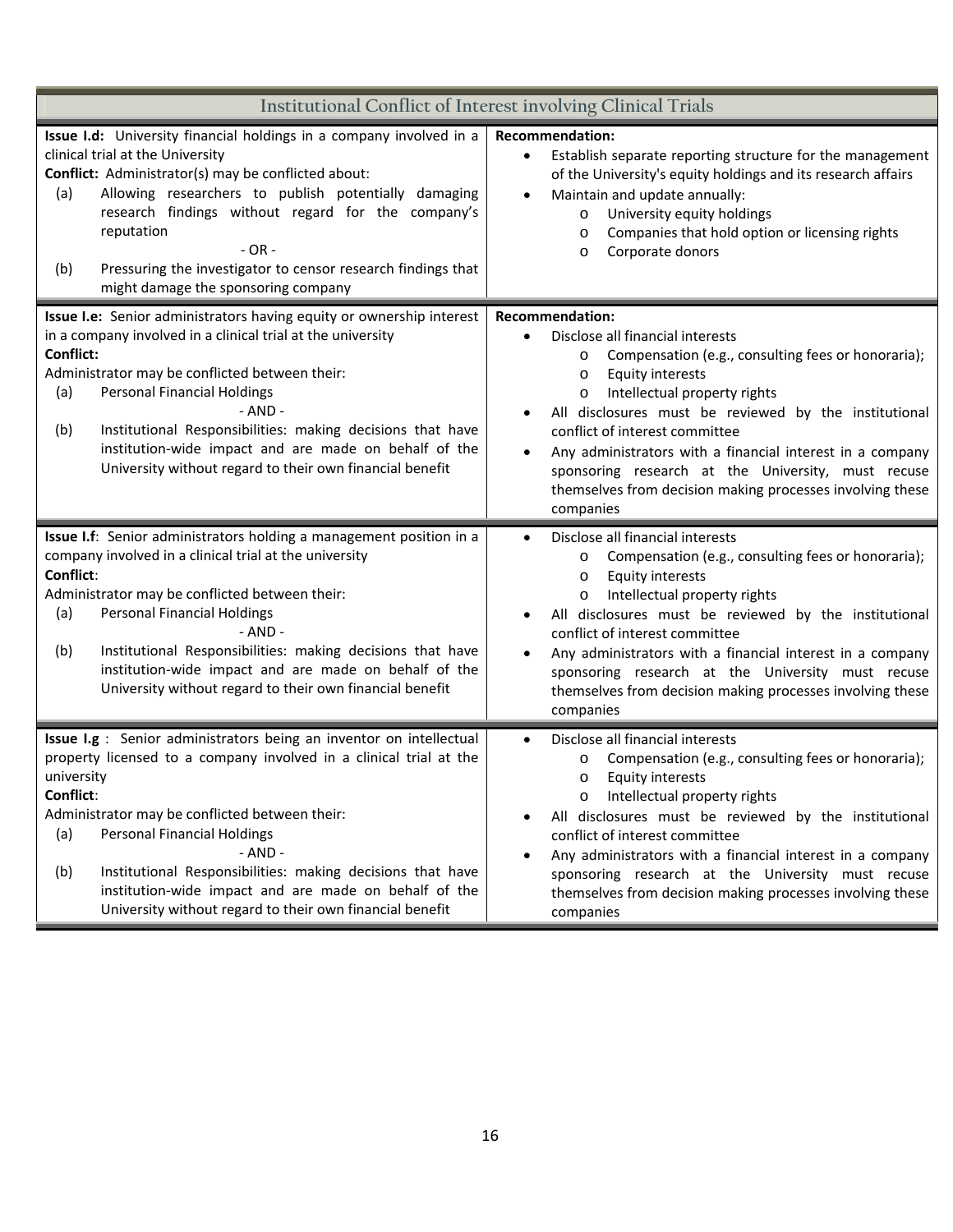# 1 **Appendix III. Individual Conflict of interest can result from a variety of situations ‐ the** 2 **following table represents some common situations along with the recommended 3 management.**

| <b>Research Bias</b>                                                                                                                                                                                                                                                                                                                                                                                                                                                      |                                                                                                                                                                                                                                                                                                                                                                                                                                                                                                                                                                                                                                                                                                                                 |  |  |
|---------------------------------------------------------------------------------------------------------------------------------------------------------------------------------------------------------------------------------------------------------------------------------------------------------------------------------------------------------------------------------------------------------------------------------------------------------------------------|---------------------------------------------------------------------------------------------------------------------------------------------------------------------------------------------------------------------------------------------------------------------------------------------------------------------------------------------------------------------------------------------------------------------------------------------------------------------------------------------------------------------------------------------------------------------------------------------------------------------------------------------------------------------------------------------------------------------------------|--|--|
| Issue III.a: Having a financial interest or holding a management<br>position in a company that sponsors research may lead to biased<br>research results.<br>Conflict: Investigator(s) may be conflicted about:<br>Publishing potentially damaging research findings in the<br>(c)<br>open literature without regard for the company's<br>reputation<br>$- OR -$<br>Censoring research findings that might damage the<br>(d)<br>sponsoring company                         | <b>Recommendation:</b><br>Prior to submission for publication, authors should have<br>$\bullet$<br>the manuscript internally reviewed by a peer without<br>COI issues<br>Authors should disclose their business relationships<br>with research sponsors in publications<br>Student authors should be reminded of the Student<br>$\bullet$<br>Advocate for COI issue<br>Anyone holding an ownership or management position<br>in the Entity may not be the chair of the thesis<br>committee.<br>The voting majority of the committee must not have an<br>ownership or management position in the entity.<br>The research compliance staff within the Office of<br>Research Responsibility will meet with the student<br>annually |  |  |
| Issue III.b: Having a financial interest or holding a management<br>position in a company with a license to technology invented at<br>UNK may lead to biased research results.<br>Conflict:<br>Investigator(s) may be conflicted about:<br>Publishing potentially damaging research findings in the<br>(a)<br>open literature without regard for the company's<br>reputation<br>$-OR -$<br>Censoring research findings that might damage the<br>(b)<br>sponsoring company | <b>Recommendation:</b><br>Prior to submission for publication, authors should have<br>$\bullet$<br>the manuscript internally reviewed by a peer without<br>COI issues<br>Authors should disclose their business relationships<br>with research sponsors in publications<br>Student authors should be reminded of the Student<br>Advocate for COI issues<br>Anyone holding an ownership or management position<br>in the Entity may not be the chair of the thesis<br>committee.<br>The voting majority of the committee must not have an<br>ownership or management position in the entity.<br>The research compliance staff within the Office of<br>Research Responsibility will meet with the student<br>annually             |  |  |
| Issue III.c: Having a financial interest or holding a management  <br>position in a company receiving a subcontract from a UNK grant<br>may lead to biased research results.<br>Conflict: Investigator(s) may be conflicted about:<br>Using grant funds to support university research<br>(a)<br>$- OR -$<br>Using the funds to further advance the company efforts<br>(b)                                                                                                | Recommendation:<br>Authors should disclose their business relationships<br>$\bullet$<br>with research sponsors in publications<br>Student authors should be reminded of the Student<br>٠<br>Advocate for COI issues<br>Vice Chancellor for Business and Finance approval is<br>required                                                                                                                                                                                                                                                                                                                                                                                                                                         |  |  |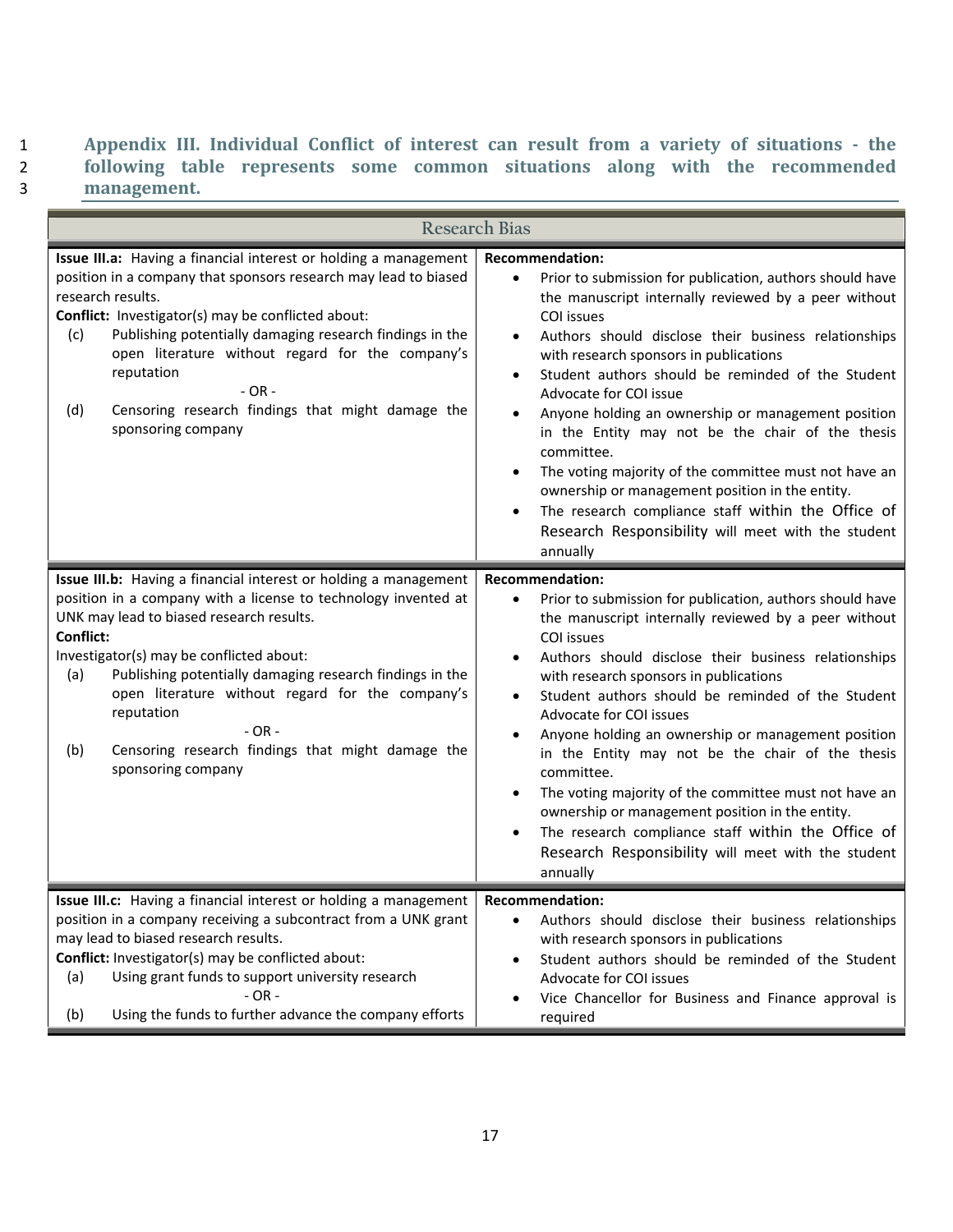| Issue III.d: Accepting sponsored research from a company with<br>a license to technology invented at UNK may lead to biased<br>research results.<br>Conflict: Investigator(s) may be conflicted about:<br>Publishing potentially damaging research findings in the<br>(a)<br>open literature without regard for the company's<br>reputation<br>$- OR -$<br>Censoring research findings that might damage the<br>(b)<br>sponsoring company             | <b>Recommendation:</b><br>Prior to submission for publication, authors should have<br>the manuscript internally reviewed by a peer without<br><b>COI</b> issues<br>Authors should disclose their business relationships<br>with research sponsors in publications<br>Student authors should be reminded of the Student<br>٠<br>Advocate for COI issues<br>Anyone holding an ownership or management position<br>in the Entity may not be the chair of the thesis<br>committee.<br>The voting majority of the committee must not have an<br>ownership or management position in the entity.<br>The research compliance staff within the Office of<br>Research Responsibility will meet with the student<br>annually |
|-------------------------------------------------------------------------------------------------------------------------------------------------------------------------------------------------------------------------------------------------------------------------------------------------------------------------------------------------------------------------------------------------------------------------------------------------------|--------------------------------------------------------------------------------------------------------------------------------------------------------------------------------------------------------------------------------------------------------------------------------------------------------------------------------------------------------------------------------------------------------------------------------------------------------------------------------------------------------------------------------------------------------------------------------------------------------------------------------------------------------------------------------------------------------------------|
| Issue III.e: Allowing an outside entity to provide salary for<br>investigator(s) may lead to biased research results.<br>Conflict: Investigator(s) may be conflicted about:<br>Publishing potentially damaging research findings in the<br>(a)<br>open literature without regard for the company's<br>reputation<br>$-OR -$<br>Censoring research findings that might damage the<br>(b)<br>sponsoring company                                         | <b>Recommendation:</b><br>Prior to submission for publication, authors should have<br>the manuscript internally reviewed by a peer without<br>COI issues<br>Authors should disclose their business relationships<br>with research sponsors in publications<br>Student authors should be reminded of the Student<br>Advocate for COI issues<br>Anyone holding an ownership or management position<br>in the Entity may not be the chair of the thesis<br>committee.<br>The voting majority of the committee must not have an<br>ownership or management position in the entity.<br>The research compliance staff within the Office of<br>Research Responsibility will meet with the student<br>annually             |
| Issue III.f: Consulting for companies or businesses that university<br>employees endorse in their university position may lead to<br>biased research results<br>Conflict: Investigator(s) may be conflicted about:<br>Publishing potentially damaging research findings in the<br>(a)<br>open literature without regard for the company's<br>reputation<br>$- OR -$<br>Censoring research findings that might damage the<br>(b)<br>sponsoring company | <b>Recommendation:</b><br>Authors should disclose their business relationships<br>with research sponsors in publications<br>Student authors should be reminded of the Student<br>Advocate for COI issues<br>Anyone holding an ownership or management position<br>in the Entity may not be the chair of the thesis<br>committee.<br>The voting majority of the committee must not have an<br>ownership or management position in the entity.<br>The research compliance staff within the Office of<br>Research Responsibility will meet with the student<br>annually                                                                                                                                               |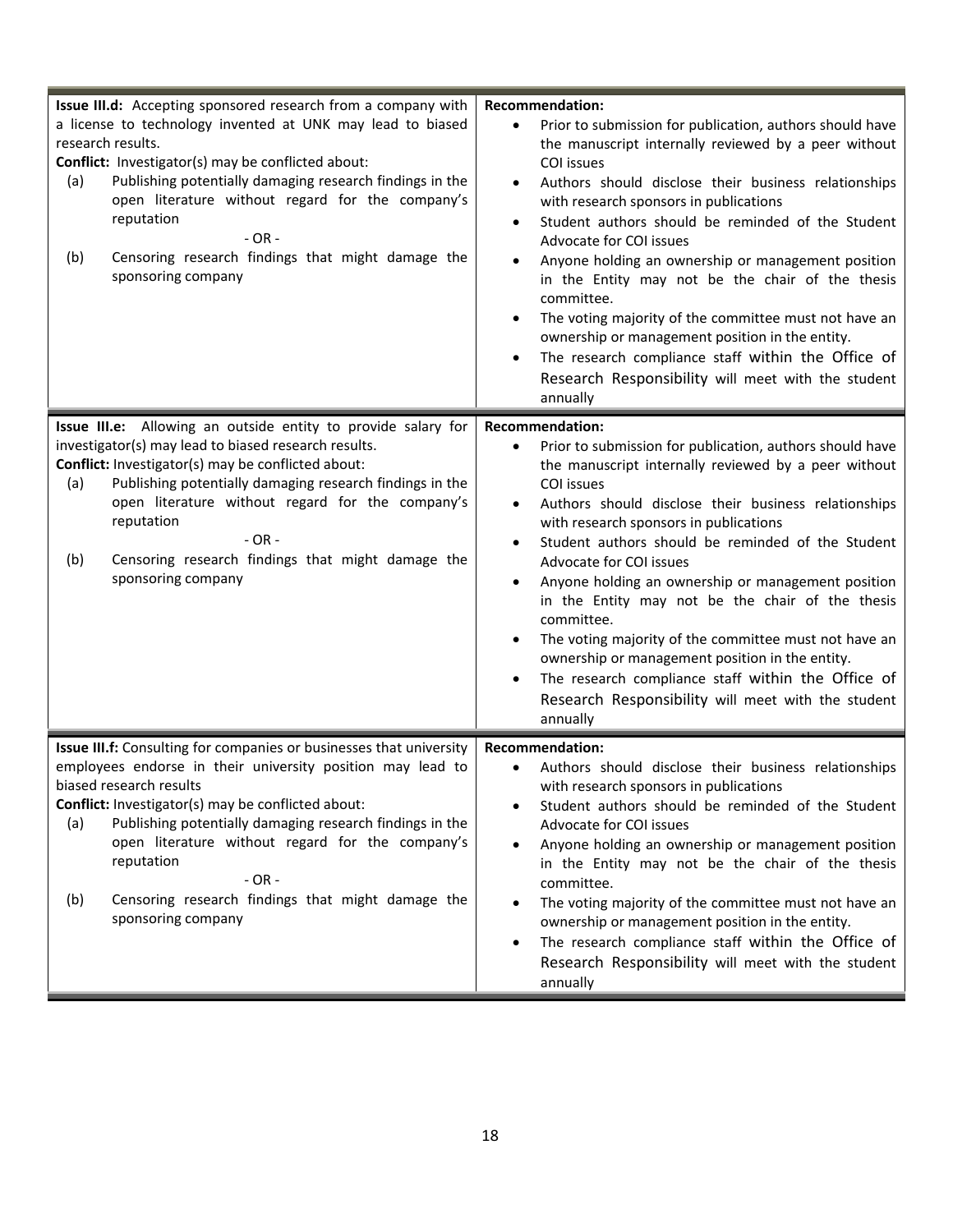| <b>Student Welfare</b>                                                                                                                                                                                                                                                                                                                                                                                            |                                                                                                                                                                                                                                                                                                                                                                                                                                                                                                                                                                                                                                                                                                                                                                                                 |  |  |  |
|-------------------------------------------------------------------------------------------------------------------------------------------------------------------------------------------------------------------------------------------------------------------------------------------------------------------------------------------------------------------------------------------------------------------|-------------------------------------------------------------------------------------------------------------------------------------------------------------------------------------------------------------------------------------------------------------------------------------------------------------------------------------------------------------------------------------------------------------------------------------------------------------------------------------------------------------------------------------------------------------------------------------------------------------------------------------------------------------------------------------------------------------------------------------------------------------------------------------------------|--|--|--|
| <b>Issue III.g:</b> A student may be adversely affected if they are an<br>employee of a company that sponsors research at UNK<br>Conflict:<br>Student may be conflicted about:<br>Publishing potentially damaging research findings in the<br>(a)<br>open literature without regard for the company's<br>reputation<br>$- OR -$<br>Censoring research findings that might damage the<br>(b)<br>sponsoring company | <b>Recommendation:</b><br>Prior to submission for publication, authors should have<br>$\bullet$<br>the manuscript internally reviewed by a peer without<br>COI issues<br>Authors should disclose their business relationships<br>$\bullet$<br>with research sponsors in publications<br>Student authors should be reminded of the Student<br>$\bullet$<br>Advocate for COI issues<br>Anyone holding an ownership or management position<br>$\bullet$<br>in the company may not be the chair of the thesis<br>committee.<br>The voting majority of the thesis committee must not<br>$\bullet$<br>have an ownership or management position in the<br>entity.<br>The research compliance staff within the Office of<br>$\bullet$<br>Research Responsibility will meet with the student<br>annually |  |  |  |